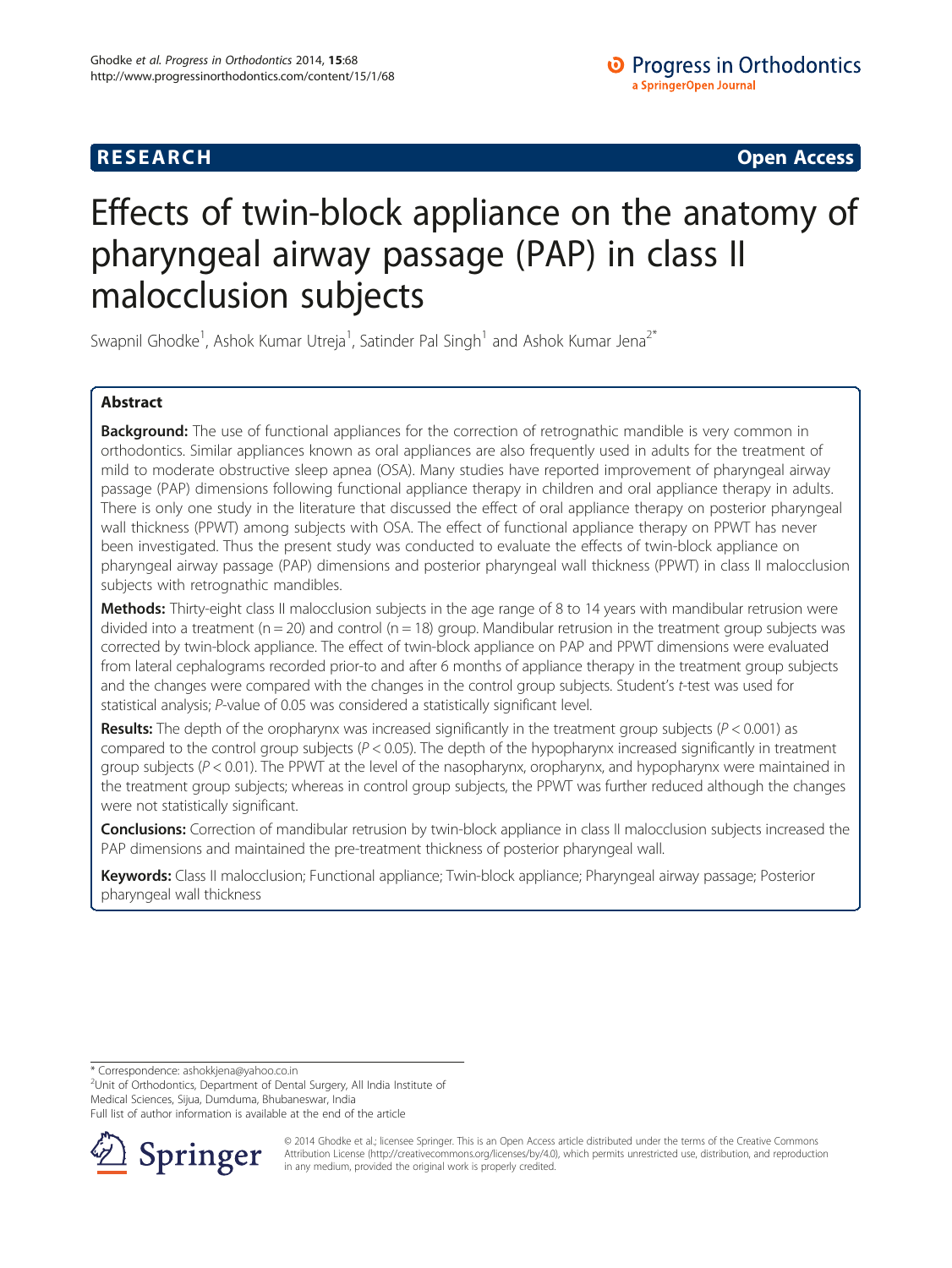### Background

Narrowing of the pharyngeal airway passage (PAP) and adaptations in the soft palate are common among subjects with retrognathic mandible [\[1](#page-6-0),[2\]](#page-6-0). Among subjects with sleep-disordered breathing (SDB), the position of the mandible is often retrognathic in relation to the cranial base [\[3](#page-6-0)]. As a result, the space between the cervical column and the mandibular corpus decreases and leads to a posteriorly postured tongue and soft palate, increasing the chances of impaired respiratory function during the day and possibly causing nocturnal problems like snoring, upper airway resistance syndrome, and obstructive sleep apnea (OSA) syndrome [\[4,5](#page-6-0)]. Till date, there is no consensus on whether the SDB in adolescents is an extension of childhood disorder or it is just a representation of early manifestation of adult form of sleep apnea, for which mandibular retrognathism is considered as one of the risk factors [\[3](#page-6-0)].

The use of functional appliances for the correction of retrognathic mandible is very common in orthodontics. Similar appliances known as oral appliances are also frequently used in adults for the treatment of mild to moderate OSA [[6\]](#page-6-0). Many previous studies reported improvement of PAP dimensions following functional appliance therapy in children [\[7-14](#page-6-0)] and oral appliance therapy in adults [\[15-18\]](#page-6-0). Although, there is one study [[19\]](#page-6-0) in the literature mentioning the effect of oral appliance therapy on posterior pharyngeal wall thickness (PPWT) but there is no information in the literature mentioning the effect of functional appliance therapy on PPWT. Thus, the present study was conducted to evaluate the effect of functional appliance therapy on PPWT and PAP dimensions in class II malocclusion subjects with retrognathic mandible.

#### Methods

Thirty-eight  $(M = 20, F = 18)$  consecutively treated, growing subjects in the age range of 8 to 14 years with skeletal class II malocclusion associated with mandibular retrusion were selected for this prospective longitudinal study. The subjects had skeletal class II malocclusion with normal maxilla (SNA, 79° to 84°) and retrognathic mandible  $(SNB \le 76^{\circ})$ , Angle's class II molar relationship bilaterally, Frankfort mandibular plane angle (FMA) in the range of 20° to 28°, minimal or no crowding or spacing in either arch, and overjet of 6 to 10 mm. Subjects with a history of orthodontic treatment, anterior open-bite, severe proclination of the anterior teeth, and any systemic disease affecting bone and general growth were excluded from the study. A written consent was obtained from each subject and the study was approved by the Institute Review Board (NK/756/MDS/1851-52).

Among 38 subjects, 20 subjects  $(M = 11, F = 9)$  in the age range of 8 to 13 years were included in treatment group and rest 18 subjects ( $M = 9$ ,  $F = 9$ ) in the age range of 8 to 14 years formed the control group. The mean BMI of the subjects in the treatment and control group was  $16.63 \pm 1.62$  and  $17.84 \pm 1.76$ , respectively. The class II malocclusion in treatment group subjects was corrected by standard twin-block appliance. One-step mandibular advancement was carried out during the wax bite registration. An edge-to-edge incisor relationship with 2- to 3-mm opening between the maxillary and mandibular central incisors was maintained for all subjects. The patients were instructed to wear the appliance 24 h/day, especially during mealtimes and they were followed once in every 4 weeks. The inter-occlusal acrylic was trimmed in all subjects to allow unhindered vertical development of the mandibular buccal segments.

The control group comprised of subjects who required a phase of pre-functional therapy which included sectional fixed orthodontic appliance for the correction of mild crowding and/or rotations.

The skeletal, PAP dimension, and PPWT changes were evaluated from lateral cephalograms. Lateral cephalograms with teeth in occlusion were obtained for all subjects before the start of treatment  $(T_0)$  and after a follow-up period of approximately 6 months  $(T_1)$  in treatment subjects and at the beginning  $(T_0)$  and after 6 months  $(T_1)$  of observation in control subjects. While recording the lateral cephalograms, patients were placed in the standing position with FH plane parallel to the floor and teeth in centric occlusion. The head of the patient was erect. The cephalogram was exposed at the end-expiration phase of the respiration. Subjects were instructed not to move their head and tongue and not to swallow during cephalogram exposure. All cephalograms were recorded in the same machine with same exposure parameters. The dimensions of PAP were determined according to the method described by Jena et al. [[2](#page-6-0)] and the PPWT was determined according to the method described by Joseph et al. (1998) [\[20\]](#page-6-0). All lateral cephalograms were traced manually. Various landmarks, reference planes, and linear and angular parameters used for the evaluation of skeletal and PAP dimension changes are described in Figure [1;](#page-2-0) and various landmarks, reference planes, and linear parameters used for the evaluation of PPWT change are described in Figure [2](#page-2-0). All the variables were measured thrice and their mean was subjected for statistical analysis. The assessment of intra-observer variability and reproducibility of landmark location and measurement errors was analyzed by retracing the 10% randomly selected cephalograms after a gap of 15 days. The method error was calculated according to Dahlberg's formula [\[21\]](#page-6-0). The reliability of measurements is described in Table [1.](#page-3-0)

#### Statistical analysis

The statistical analysis was carried out using SPSS software (version-16.0). Descriptive statistics were used.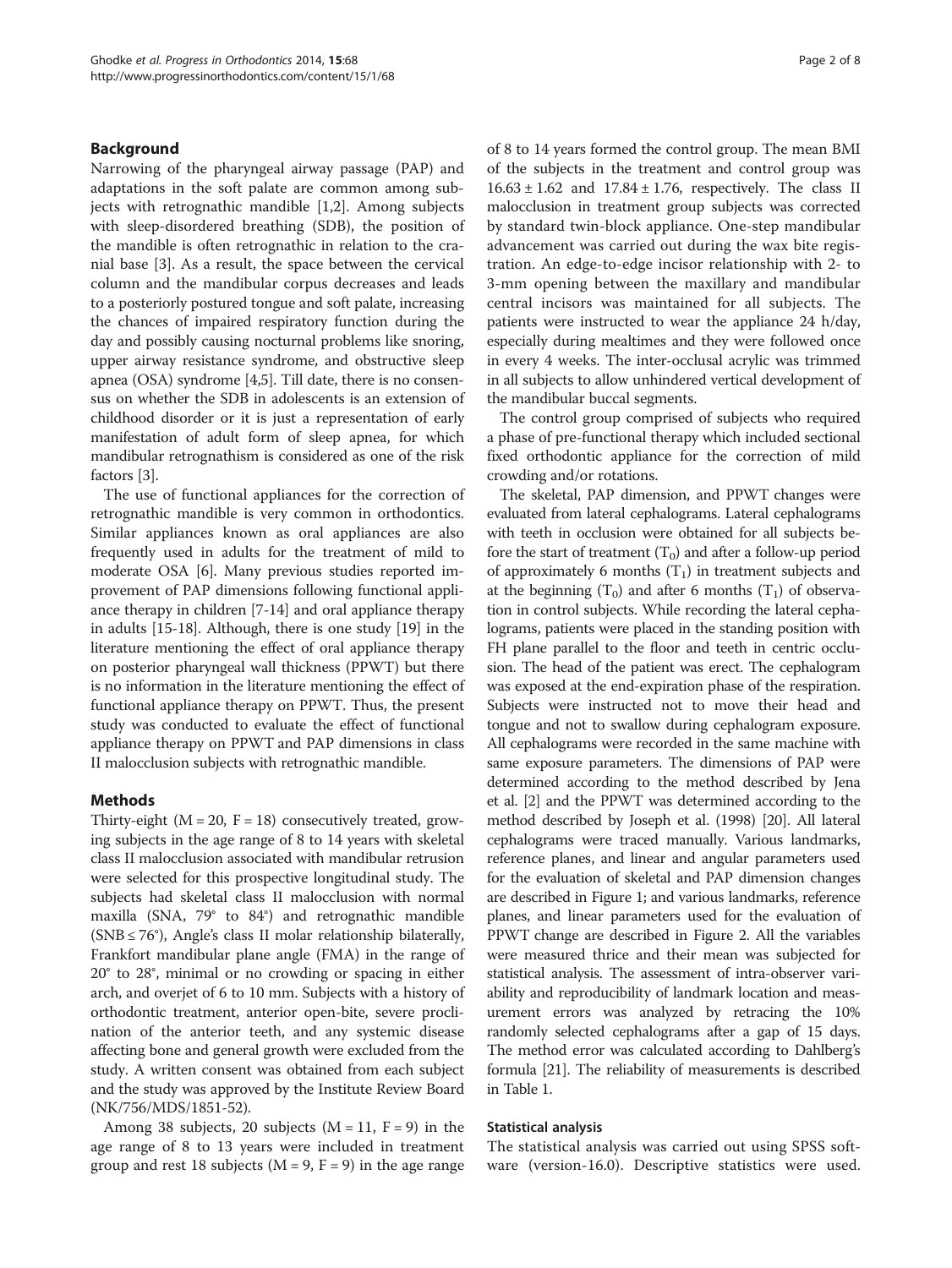<span id="page-2-0"></span>

Shapiro-Wilk test was used to examine the normality of the data. The significant changes within the group (preand post-treatment/post-follow-up values) were determined by paired  $t'$ -test and the mean differences among the groups were compared by Student  $t'$ -test. The *P*-value of 0.05 was considered as level of significance.



# Results

The mean age of the subjects at the beginning of the study in treatment and control group subjects was  $10.90 \pm$ 1.48 years and  $10.94 \pm 1.86$  years, respectively. The mean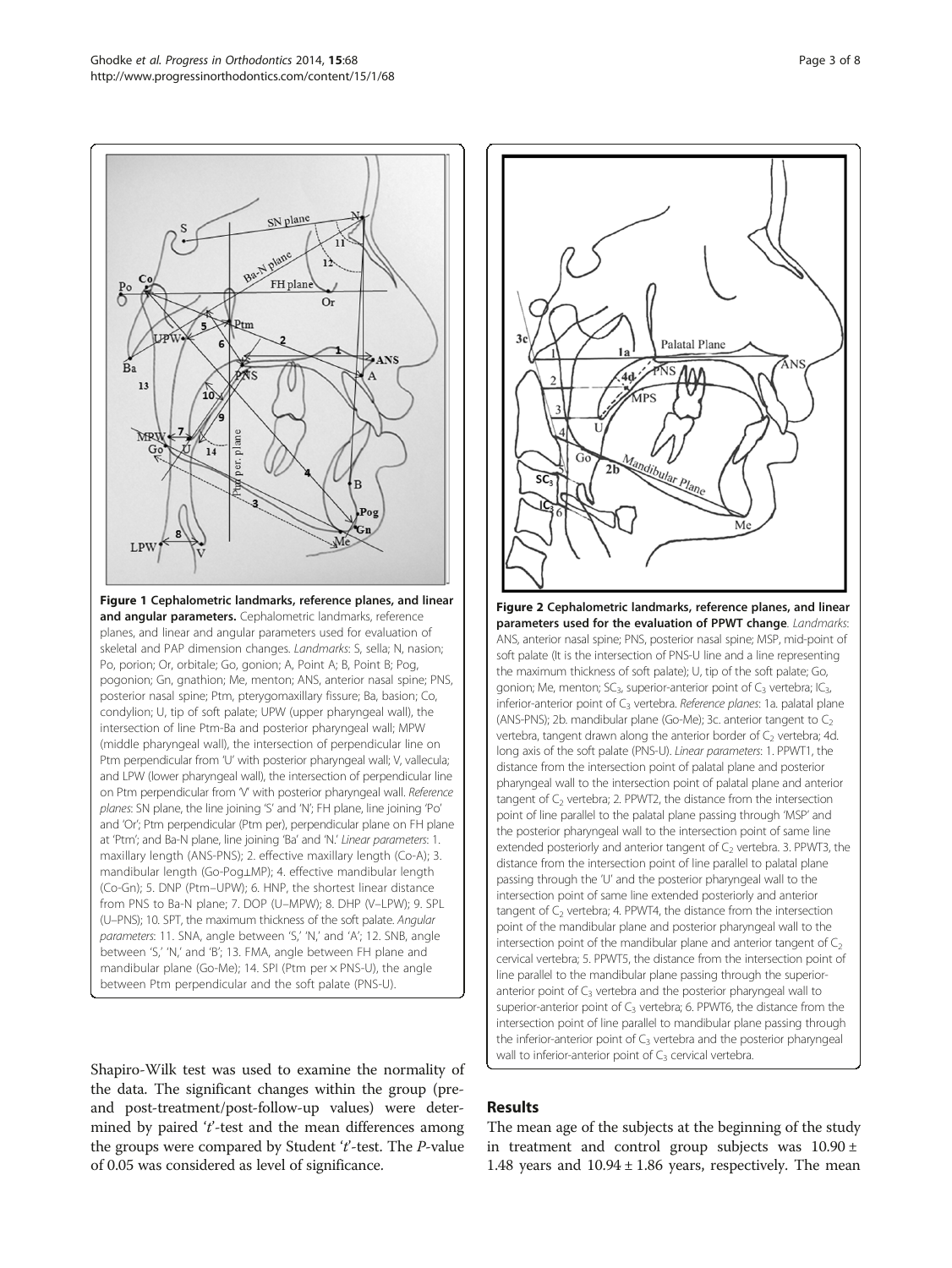| Parameter                             | Method error | Mode of variance | Reliability |
|---------------------------------------|--------------|------------------|-------------|
| $SNA(^{\circ})$                       | 0.52         | 3.66             | 0.92        |
| Maxillary length (mm)                 | 0.68         | 19.84            | 0.98        |
| Effective maxillary length (mm)       | 0.46         | 21.15            | 0.99        |
| SNB(°)                                | 0.45         | 2.77             | 0.93        |
| Mandibular length (mm)                | 0.49         | 19.44            | 0.99        |
| Effective mandibular length (mm)      | 0.84         | 37.04            | 0.98        |
| FMA(°)                                | 0.35         | 14.23            | 0.99        |
| Depth of the nasopharynx [DNP] (mm)   | 0.54         | 19.40            | 0.99        |
| Height of the nasopharynx [HNP] (mm)  | 0.61         | 3.61             | 0.90        |
| Depth of the oropharynx [DOP] (mm)    | 0.57         | 9.06             | 0.96        |
| Depth of the hypopharynx [DHP] (mm)   | 0.54         | 12.41            | 0.98        |
| Soft palate length [SPL] (mm)         | 1.00         | 11.26            | 0.91        |
| Soft palate thickness [SPT] (mm)      | 0.38         | 1.51             | 0.90        |
| Soft palate inclination [SPI] (°)     | 1.67         | 32.01            | 0.91        |
| PPWT 1 at nasopharyngeal space 1 (mm) | 0.69         | 9.82             | 0.95        |
| PPWT 2 at nasopharyngeal space 2 (mm) | 0.65         | 7.36             | 0.94        |
| PPWT 3 at oropharyngeal space 1 (mm)  | 0.60         | 1.57             | 0.77        |
| PPWT 4 at oropharyngeal space 2 (mm)  | 0.53         | 6.36             | 0.96        |
| PPWT 5 at hypopharyngeal space 1 (mm) | 0.29         | 0.77             | 0.89        |
| PPWT 6 at hypopharyngeal space 2 (mm) | 0.30         | 1.15             | 0.92        |

<span id="page-3-0"></span>Table 1 The reliability for the measurement of various cephalometric variables

duration of follow-up of subjects in treatment and control group was  $244.63 \pm 35.58$  days and  $222.80 \pm 32.91$  days, respectively.

The skeletal changes in the treatment and control group subjects are described in Table [2.](#page-4-0) The change in effective maxillary length in treatment group subjects was significantly less as compared to control group subjects ( $P < 0.01$ ). The change in sagittal position of the mandible (SNB angle) was significantly more in treatment group subjects compared to the control group subjects ( $P < 0.001$ ). The change in the length of the mandible was significantly more in treatment group subjects as compared to control group subjects  $(P < 0.01)$ . The FMA increased significantly in treatment group subjects  $(P < 0.01)$ .

The PAP dimension changes in the treatment and control group subjects are described in Table [3](#page-4-0). The DOP improved by 1.54 mm in treatment group subjects ( $P < 0.001$ ) where as it was increased by 0.89 mm  $(P < 0.05)$  in control group subjects. The improvement of DOP among the treatment group subjects was significantly more compared to the control group subjects ( $P < 0.05$ ). The DHP was improved significantly in treatment group subjects  $(P < 0.01)$ . The SPL was decreased in treatment group subjects whereas it increased marginally in control group subjects. The SPT was increased in the treatment group subjects, but it was decreased in control group subjects. The SPI was decreased significantly  $(P < 0.05)$  in treatment group subjects where as it increased in control group subjects. The length and thickness of the soft palate in treatment group subjects were improved compared to control group subjects but the differences were not significant. The inclination of the soft palate decreased significantly in treatment group subjects ( $P < 0.05$ ) and the difference between the treatment and control group was statistically significant  $(P < 0.05)$ .

The changes in the PPWT in treatment and control group subjects are described in Table [4.](#page-5-0) The PPWT at the region of the nasopharynx (PPWT1 and PPWT2), oropharynx (PPWT3 and PPWT4), and hypopharynx (PPWT5 and PPWT6) were maintained in treatment group subjects whereas the PPWT at various regions of the upper airway further decreased in control group subjects but the difference between two groups was not statistically significant.

# **Discussion**

Small PAP dimension and anatomical adaptation of the soft palate are common features in subjects with retrognathic mandible [\[4](#page-6-0),[5,22\]](#page-6-0). Correction of mandibular retrognathism by functional appliances improves the dimensions of the upper airway [\[7](#page-6-0)-[14\]](#page-6-0). Although lateral cephalograms are not ideal for the airway analysis, yet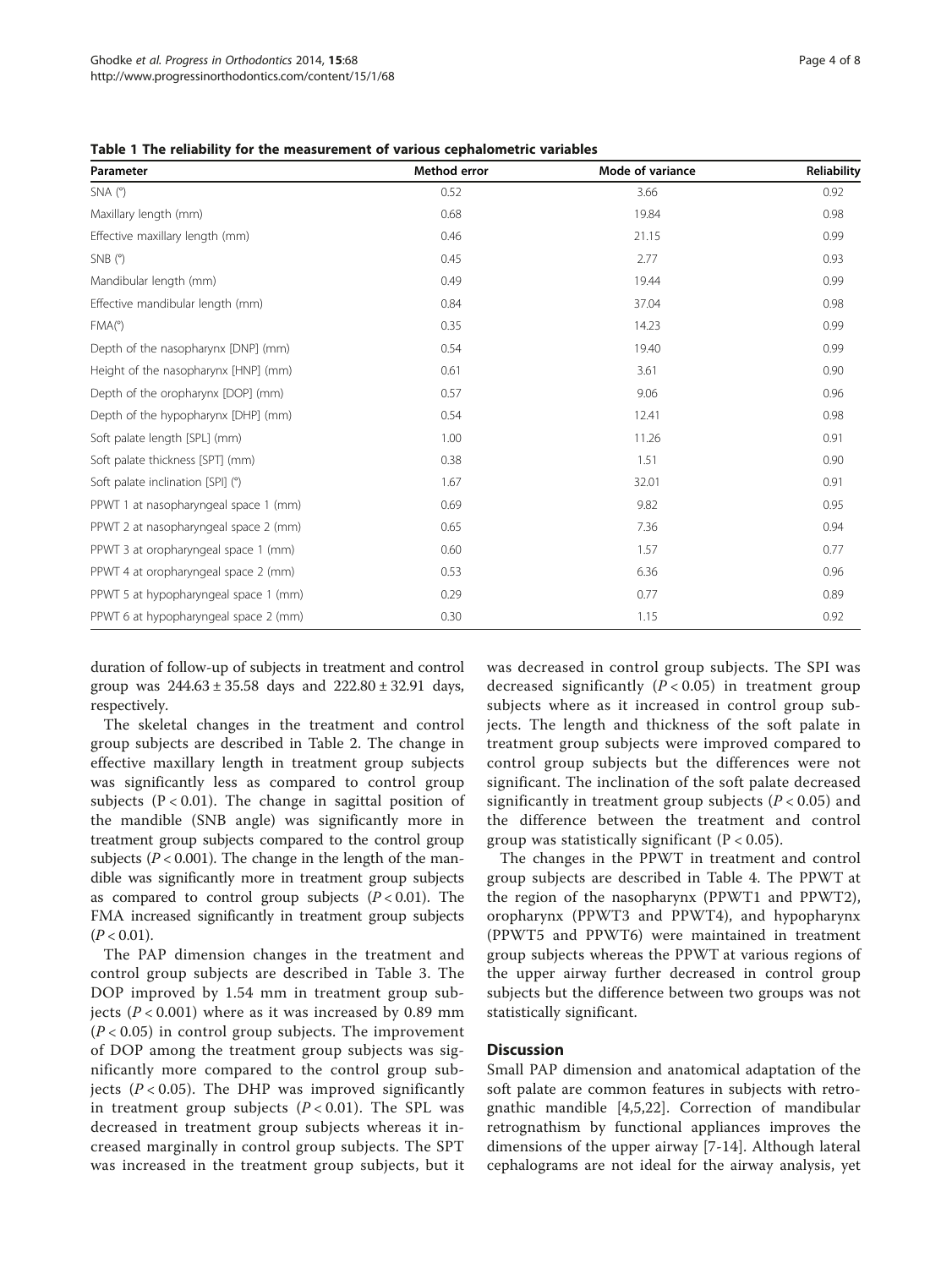| <b>Variables</b>                                    | Groups                 |                                    |                             |                                        |                                                     |                           | Comparison                                               |
|-----------------------------------------------------|------------------------|------------------------------------|-----------------------------|----------------------------------------|-----------------------------------------------------|---------------------------|----------------------------------------------------------|
|                                                     | <b>Treatment group</b> |                                    |                             | Control group                          |                                                     |                           | of mean<br>difference                                    |
|                                                     | Pre-treatment $(T_0)$  | 6 months<br>post-treatment $(T_1)$ | Significance<br>$(P-value)$ | Pre-follow-up $(T_0)$<br>Mean $\pm$ SD | 6 months<br>post-follow-up $(T_1)$<br>Mean $\pm$ SD | Significance<br>(P-value) | among<br>treatment<br>and control<br>groups<br>(P-value) |
|                                                     | Mean $\pm$ SD          | Mean $\pm$ SD                      |                             |                                        |                                                     |                           |                                                          |
| $SNA(^{\circ})$                                     | $81.10 \pm 1.80$       | $81.43 \pm 1.86$                   | $0.097^{NS}$                | $81.28 \pm 1.71$                       | $81.47 \pm 1.87$                                    | $0.049*$                  | 0.547 N                                                  |
| Maxillary length<br>$(mm)(ANS-PNS)$                 | $48.21 \pm 3.56$       | $48.70 \pm 3.43$                   | $0.089^{NS}$                | $48.50 \pm 3.46$                       | $49.17 \pm 3.50$                                    | $0.000***$                | $0.275^{NS}$                                             |
| Effective maxillary<br>length (mm)<br>$(Co-A)$      | $80.27 \pm 5.37$       | $80.56 \pm 5.14$                   | 0.303 <sup>NS</sup>         | $81.19 \pm 5.41$                       | $82.36 \pm 5.04$                                    | $0.002**$                 | $0.040*$                                                 |
| SNB(°)                                              | $73.95 \pm 1.91$       | $75.85 \pm 1.66$                   | $0.000***$                  | $73.94 \pm 1.73$                       | $74.33 + 1.75$                                      | $0.069^{NS}$              | $0.000***$                                               |
| Mandibular<br>length (mm)<br>$(Go$ -Pog $\perp$ MP) | $63.21 \pm 3.99$       | $64.39 + 4.14$                     | $0.000***$                  | $63.35 + 4.09$                         | $63.82 \pm 4.36$                                    | $0.135^{NS}$              | $0.004**$                                                |
| Effective<br>mandibular<br>length (mm)<br>$(Co-Gn)$ | $96.55 \pm 5.23$       | $99.90 + 5.54$                     | $0.000***$                  | $96.39 + 6.84$                         | $98.52 + 6.42$                                      | $0.002**$                 | $0.007**$                                                |
| FMA(°)                                              | $25.48 \pm 2.15$       | $26.55 \pm 2.44$                   | $0.000***$                  | $24.03 \pm 2.76$                       | $24.22 \pm 2.71$                                    | $0.0130^{NS}$             | $0.004**$                                                |

## <span id="page-4-0"></span>Table 2 Changes in the skeletal tissue among treatment and control group subjects

SD indicates standard deviation; NS, nonsignificant; \*P < .05; \*\*P < .01; \*\*\*P < .001.

SNA, angle between 'S,' 'N,' and 'A'; it represents the antero-posterior position of the maxilla in relation to the anterior cranial base; maxillary length, the linear distance between 'ANS' and 'PNS' points; effective maxillary length, the linear distance between 'Co' and 'point A'; SNB, angle between 'S,' 'N,' and 'B'; it represents the antero-posterior position of the mandible in relation to the anterior cranial base; mandibular length, the linear distance between 'Go' and the intersection of the perpendicular drawn from 'Pog' on mandibular plane (Go-Me); effective mandibular length, the linear distance between the 'Co' and 'Gn'; FMA indicates Frankfort mandibular plane angle.

| Table 3 The changes in the pharyngeal airway passage (PAP) dimensions among treatment and control group subjects |  |
|------------------------------------------------------------------------------------------------------------------|--|
|------------------------------------------------------------------------------------------------------------------|--|

| <b>Variables</b>                                         | Groups                 |                                    |                           |                       |                                                     |                           | Comparison                                               |
|----------------------------------------------------------|------------------------|------------------------------------|---------------------------|-----------------------|-----------------------------------------------------|---------------------------|----------------------------------------------------------|
|                                                          | <b>Treatment Group</b> |                                    |                           | <b>Control Group</b>  |                                                     |                           | of mean<br>difference                                    |
|                                                          | Pre-treatment $(T_0)$  | 6-months<br>Post-treatment $(T_1)$ | Significance<br>(P-value) | Pre-follow-up $(T_0)$ | 6-months<br>Post-follow-up $(T_1)$<br>Mean $\pm$ SD | Significance<br>(P-value) | among<br>treatment<br>and control<br>groups<br>(P-value) |
|                                                          | Mean $\pm$ SD          | $Mean \pm SD$                      |                           | Mean $\pm$ SD         |                                                     |                           |                                                          |
| DNP (mm)<br>(Ptm-UPW)                                    | $12.84 \pm 5.77$       | $13.76 \pm 5.17$                   | $0.254^{NS}$              | $12.01 \pm 5.78$      | $13.04 \pm 5.15$                                    | $0.065^{NS}$              | $0.911^{NS}$                                             |
| HNP (mm) (PNS<br>to Ba-N plane)                          | $21.76 \pm 1.78$       | $21.93 \pm 2.22$                   | $0.471^{NS}$              | $21.25 \pm 1.85$      | $21.78 \pm 2.20$                                    | $0.034*$                  | $0.258^{NS}$                                             |
| DOP (mm)<br>(U-MPW)                                      | $9.19 \pm 2.03$        | $10.73 \pm 2.45$                   | $0.000***$                | $7.81 \pm 2.13$       | $8.70 \pm 1.80$                                     | $0.010*$                  | $0.013*$                                                 |
| $DHP$ (mm)<br>(V-LPW)                                    | $12.53 \pm 2.80$       | $14.30 \pm 2.99$                   | $0.005**$                 | $12.84 \pm 2.12$      | $13.21 \pm 2.15$                                    | $0.516^{NS}$              | $0.081^{\text{NS}}$                                      |
| SPL (mm)<br>$(U-PNS)$                                    | $30.56 \pm 3.41$       | $30.01 \pm 3.25$                   | $0.136^{NS}$              | $30.78 + 2.85$        | $30.88 + 3.25$                                      | $0.740^{NS}$              | $0.365^{NS}$                                             |
| SPT (mm)<br>(Maximum<br>thickness of the<br>soft palate) | $7.24 \pm 1.15$        | $7.48 + 1.02$                      | $0.135^{NS}$              | $7.11 \pm 0.76$       | $7.09 + 0.96$                                       | $0.845^{NS}$              | $0.287^{NS}$                                             |
| SPI (°) (Ptm<br>$per \times PNS-U$                       | $46.75 + 4.72$         | $44.22 \pm 3.90$                   | $0.019*$                  | $42.35 + 5.40$        | $44.30 + 4.82$                                      | $0.068^{NS}$              | $0.045*$                                                 |

SD indicates standard deviation; NS, nonsignificant;  $*P < .05$ ;  $**P < .01$ ;  $***P < .0.001$ .

DNP, depth of the nasopharynx; HNP, height of the nasopharynx; DOP, depth of the oropharynx; DHP, depth of the hypopharynx; SPL, soft palate length; SPT, soft palate thickness; and SPI, soft palate inclination.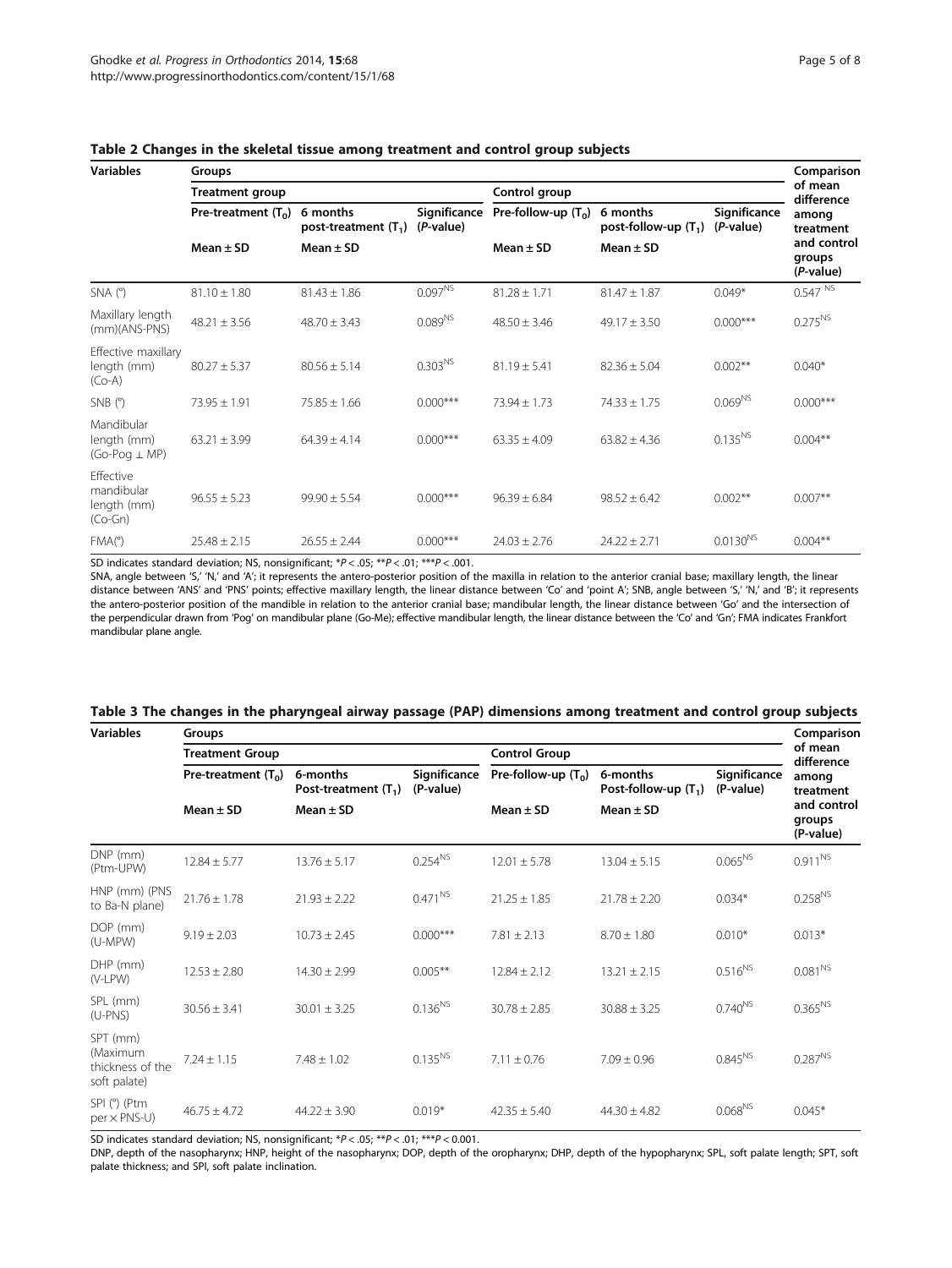| <b>Variables</b> | Groups                 |                                    |                           |                                        |                                                     |                           | Comparison                                               |
|------------------|------------------------|------------------------------------|---------------------------|----------------------------------------|-----------------------------------------------------|---------------------------|----------------------------------------------------------|
|                  | <b>Treatment group</b> |                                    |                           | Control group                          | of mean<br>difference                               |                           |                                                          |
|                  | Pre-treatment $(T_0)$  | 6 months<br>post-treatment $(T_1)$ | Significance<br>(P-value) | Pre-follow-up $(T_0)$<br>Mean $\pm$ SD | 6 months<br>Post-follow-up $(T_1)$<br>Mean $\pm$ SD | Significance<br>(P-value) | among<br>treatment<br>and control<br>groups<br>(P-value) |
|                  | Mean $\pm$ SD          | Mean $\pm$ SD                      |                           |                                        |                                                     |                           |                                                          |
| PPWT 1 (mm)      | $15.68 \pm 4.15$       | $15.97 \pm 4.18$                   | $0.646^{NS}$              | $16.06 + 4.56$                         | $14.54 \pm 3.36$                                    | $0.015*$                  | $0.226^{NS}$                                             |
| PPWT 2 (mm)      | $11.02 \pm 3.19$       | $11.02 \pm 3.00$                   | $0.991^{NS}$              | $10.78 + 2.99$                         | $10.23 + 2.67$                                      | $0.217^{NS}$              | $0.370^{NS}$                                             |
| PPWT 3 (mm)      | $4.66 \pm 1.41$        | $4.84 \pm 1.83$                    | $0.521^{NS}$              | $5.52 + 1.65$                          | $5.00 \pm 1.84$                                     | $0.209^{NS}$              | $0.150^{NS}$                                             |
| PPWT 4 (mm)      | $4.38 \pm 2.41$        | $4.74 \pm 2.27$                    | $0.338^{NS}$              | $5.09 \pm 2.84$                        | $4.65 \pm 2.72$                                     | $0.239^{NS}$              | $0.875^{NS}$                                             |
| PPWT 5 (mm)      | $4.10 \pm 1.04$        | $4.10 \pm 1.07$                    | $0.988^{NS}$              | $4.45 + 1.14$                          | $4.32 + 1.22$                                       | $0.534^{NS}$              | $0.684^{NS}$                                             |
| PPWT 6 (mm)      | $3.28 \pm 0.94$        | $3.52 + 0.84$                      | $0.242^{NS}$              | $3.65 \pm 1.05$                        | $3.44 + 0.83$                                       | $0.361^{NS}$              | $0.896^{NS}$                                             |

<span id="page-5-0"></span>Table 4 The changes in the posterior pharyngeal wall thickness (PPWT) among treatment and control group subjects

SD indicates standard deviation; NS, non-significant; \*p<0.05.

PPWT1, posterior pharyngeal wall thickness at nasopharyngeal space 1; PPWT2, posterior pharyngeal wall thickness at nasopharyngeal space 2; PPWT3, posterior pharyngeal wall thickness at oro-pharyngeal space 1; PPWT4, posterior pharyngeal wall thickness at oropharyngeal space 2; PPWT5, posterior pharyngeal wall thickness at hypopharyngeal space 1; PPWT6, posterior pharyngeal wall thickness at hypopharyngeal space 2.

its use is an established tool [\[23\]](#page-6-0). Reproducibility of airway dimensions on lateral cephalograms was also found as highly accurate [[24](#page-6-0)]. Although 3D imaging would be an appropriate method for the evaluation of PAP dimension, the technique is not available in all centers and has the risk of relatively high radiation dose. Therefore, the conventional lateral cephalogram still remains as a valuable and reliable diagnostic tool in numerous airway studies.

The present study showed that the sagittal jaw relationship improved significantly in treatment group subjects. When the mandible was postured forward by the twin-block appliance, a reciprocal force acted distally on the maxilla, restricting its forward growth and stimulating the forward mandibular growth. Many previous studies also reported similar observation following twin-block therapy [\[25-29](#page-6-0)].

In our class II controls, the PAP dimension change was very minimum. Hänggi et al. [[8\]](#page-6-0) also reported no significant change in the PAP dimensions during adolescence. However, we observed significant improvements in the depth of the oropharynx and hypopharynx, and inclination of the soft palate following correction of mandibular retrusion in class II malocclusion subjects. The backward position of the tongue in subjects with retrognathic mandible pushed the soft palate posterior and decreased the dimension of the upper airway [\[2](#page-6-0)]. When the mandible was displaced anteriorly by the twin-block appliance, it influenced the position of the hyoid bone and consequently the position of the tongue and thus improved the morphology of the upper airway [[30\]](#page-6-0). Recently, Jena et al. [\[14](#page-6-0)] also reported increase in the PAP dimension following twin-block therapy among subjects with retrognathic mandible. Schutz et al. [[13](#page-6-0)] found that after class II correction, the anterior displacement of the mandible and the hyoid bone caused an

anterior traction of the tongue, which increased the posterior airway space by 3.2 mm and reduced the airway resistance. However in contrast to our study, Fastuca et al. [\[31\]](#page-7-0) reported no improvement in the oropharyngeal airway dimensions following mandibular displacement after maxillary expansion in growing patients.

The benefits of oral appliance therapy on upper airway dimension in OSA patients are well established [[15](#page-6-0)-[18](#page-6-0)]. Similar benefits are also produced by various functional appliances [[7-14\]](#page-6-0). Few authors have investigated the thickness of the posterior pharyngeal wall in OSA subjects [[32](#page-7-0)-[34\]](#page-7-0) and the effects of oral appliances on the PPWT [[19](#page-6-0)]. The PPWT in subjects with OSA has been reported to be more compared to the normal subjects [\[34\]](#page-7-0) and the oral appliance therapy had no significant effect on PPWT [[19](#page-6-0)]. However, the present study showed that the PPWT at the nasopharynx, oropharynx, and hypopharynx level was maintained in treatment group subjects and it further decreased in thickness in the control group subjects. This observation showed that the upper airway tried to maintain its patency by reducing the thickness of the posterior pharyngeal wall as a compensatory mechanism among subjects with retrognathic mandible who did not receive any treatment. As the sagittal dimension of PAP was increased secondary to the forward posture of the tongue caused by anterior relocation of the mandible by twinblock appliance, it reduced the compensatory adaptation in the PPWT and as a result, the thickness got marginally increased. However, Cozza et al. (2008) reported that the use of oral appliances in OSA patients had no effect on the thickness of the posterior pharyngeal wall, but it did produce a significant expansion by 13% in the areas most involved in the collapse [\[19\]](#page-6-0).

Thus, the present study showed that there is a positive impact of twin-block appliance therapy on the PAP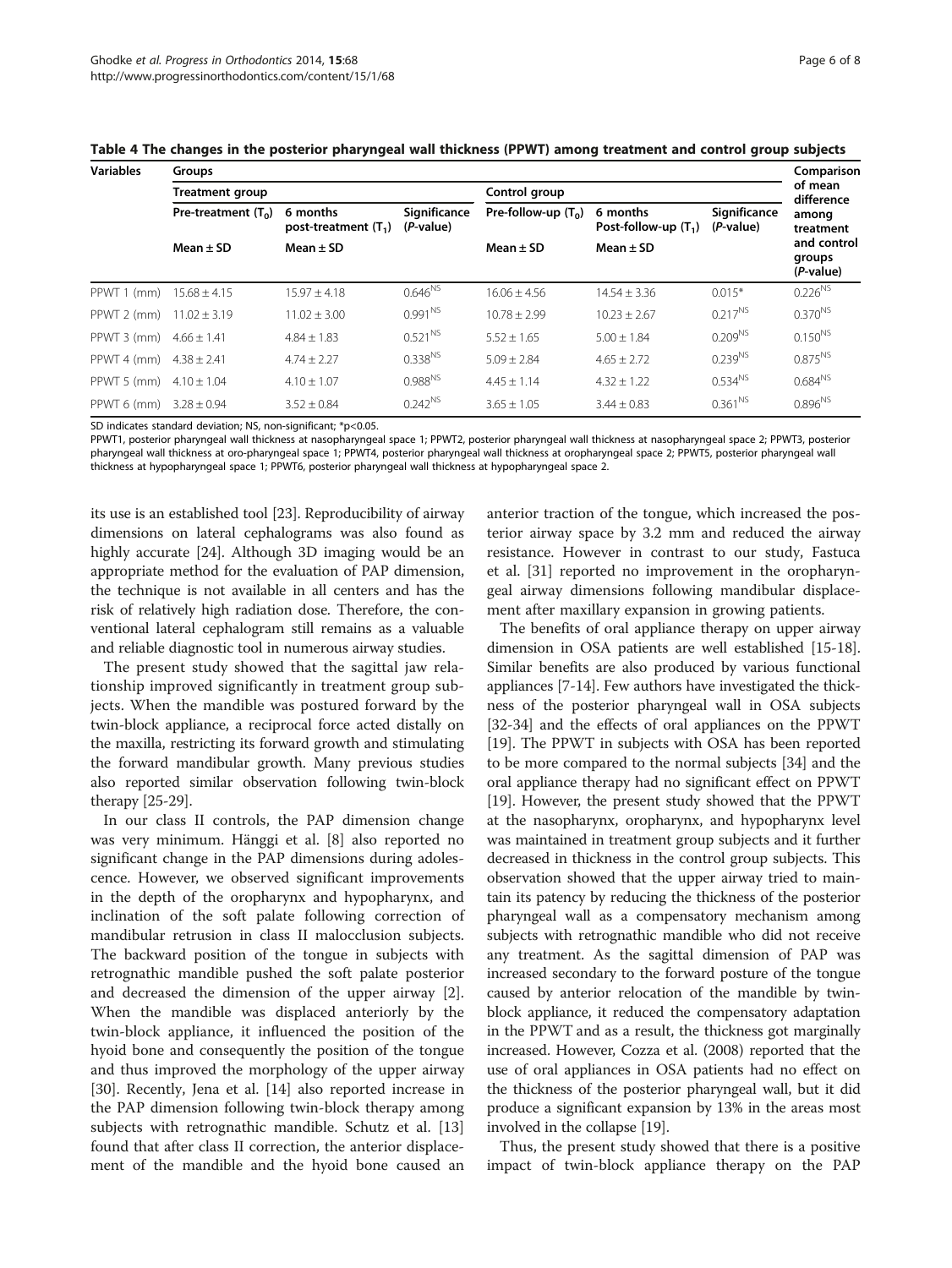<span id="page-6-0"></span>dimension and PPWT. The literature also supports that the changes in the PAP dimension following functional appliance therapy are maintained in long term [8,[35](#page-7-0)]. Thus, class II correction by twin-block appliance during childhood might help to eliminate the adaptive changes in the upper airway and predisposing factors to OSA, thus decreasing the risk of OSA development in adulthood.

# Conclusions

The following conclusions were drawn from the present study:

- 1. Correction of mandibular retrusion in class II malocclusion subjects by twin-block appliance increased the sagittal dimension of the oropharynx and hypopharynx.
- 2. The length, thickness, and inclination of the soft palate improved following correction of mandibular retrusion in class II malocclusion subjects.
- 3. The correction of mandibular retrusion by twin-block appliance in class II malocclusion subjects had no significant effect on the posterior pharyngeal wall thickness.

#### Competing interests

The authors declare that they have no competing interests.

#### Authors' contributions

AKJ and SPS formulated the research question and designed the study. SG performed the clinical assessments, carried out the x-ray examinations, and collected the data; AKU supervised the study and checked the data. AKJ prepared the manuscript and did correspondence. All authors read and approved the final manuscript.

#### Author details

<sup>1</sup>Unit of Orthodontics, Oral Health Sciences Centre, Post Graduate Institute of Medical Education and Research, Sector-12, Chandigarh, India. <sup>2</sup>Unit of Orthodontics, Department of Dental Surgery, All India Institute of Medical Sciences, Sijua, Dumduma, Bhubaneswar, India.

#### Received: 29 July 2014 Accepted: 1 December 2014 Published online: 23 December 2014

#### References

- 1. Kirjavainen M, Kirjavainen T. Upper airway dimensions in class II malocclusion. Effects of headgear treatment. Angle Orthod. 2007; 77:1046–53.
- 2. Jena AK, Singh SP, Utreja AK. Sagittal mandibular development effects on the dimensions of the awake pharyngeal airway passage. Angle Orthod. 2010; 80:1061–67.
- 3. Arens R, Marcus CL. Pathophysiology of upper airway obstruction: a developmental perspective. Sleep. 2004; 27:997–1019.
- 4. Schafer ME. Upper airway obstruction and sleep disorders in children with craniofacial anomalies. Clin Plast Surg. 1982; 9:555-67.
- 5. Ozbek MM, Miyamoto K, Lowe AA, Fleetham JA. Natural head posture, upper airway anatomy and obstructive sleep apnea severity in adults. Eur J Orthod. 1998; 20:133–43.
- 6. de Britto Teixeira AO, Abi-Ramia LB, de Oliveira MA. Treatment of obstructive sleep apnea with oral appliances. Prog Orthod. 2013; 14:10.
- 7. Ozbek MM, Memikoglu UT, Gogen H, Lowe AA, Baspinar E. Oropharyngeal airway dimensions and functional-orthopedic treatment in skeletal class II cases. Angle Orthod. 1998; 68:327–36.
- 8. Hänggi MP, Teuscher UM, Roos M, Peltomäki TA. Long-term changes in pharyngeal airway dimensions following activator-headgear and fixed appliance treatment. Eur J Orthod. 2008; 30:598–605.
- Yassaei S, Bahrololoomi Z, Sorush M. Changes of tongue position and oropharynx following treatment with functional appliance. J Clin Pediatr Dent. 2007; 31:287–90.
- 10. Lin Y, Lin HC, Tsai HH. Changes in the pharyngeal airway and position of the hyoid bone after treatment with a modified bionator in growing patients with retrognathia. J Exp Clin Med. 2011; 3:93-8.
- 11. Restrepo C, Santamaría A, Peláez S, Tapias A. Oropharyngeal airway dimensions after treatment with functional appliances in class II retrognathic children. J Oral Rehabil. 2011; 38:588–94.
- 12. Kinzinger G, Czapka K, Ludwig B, Glasl B, Gross U, Lisson J. Effects of fixed appliances in correcting Angle class II on the depth of the posterior airway space. J Orofacial Orthop. 2011; 72:301–20.
- 13. Schutz TCB, Dominguez GC, Hallinan MP, Cunha TCA, Tufik S. Class II correction improves nocturnal breathing in adolescents. Angle Orthod. 2011; 81:222–28.
- 14. Jena AK, Singh SP, Utreja AK. Effectiveness of twin-block and mandibular protraction appliance-IV in the improvement of pharyngeal airway passage dimensions in class II malocclusion subjects with a retrognathic mandible. Angle Orthod. 2013; 83:728–34.
- 15. Farronato G, Storti E, Cuzzocrea ML, Lucchese A, Cossellu G, Assandri F, Biagi R. Three-dimensional changes of the upper airway in patients with obstructive sleep apnea syndrome after a non-adjustable oral appliance treatment. Minerva Stomatol. 2013; 62:107–16.
- 16. Zhang C, He H, Ngan P. Effects of twin block appliance on obstructive sleep apnea in children: a preliminary study. Sleep Breath. 2013; 17:1309–14.
- 17. Lawton HM, Battagel JM, Kotecha B. A comparison of the twin-block and Herbst mandibular advancement splints in the treatment of patients with obstructive sleep apnoea: a prospective study. Eur J Orthod. 2005; 27:82–90.
- 18. Borrie F, Keightley A, Blacker S, Serrant P. Mandibular advancement appliances for treating sleep apnoea/hypopnoea syndrome. Evid Based Dent. 2013; 14:27–8.
- 19. Cozza P, Ballanti F, Castellano M, Fanucci E. Role of computed tomography in the evaluation of orthodontic treatment in adult patients with obstructive sleep apnea syndrome (OSA). Prog Orthod. 2008; 9:6–16.
- 20. Joseph AA, Elbaum J, Cisneros GJ, Eisig SB. A cephalometric comparative study of the soft tissue airway dimensions in persons with hyperdivergent and normodivergent facial pattern. J Oral Maxillofac Surg. 1998; 56:135–39.
- 21. Dahlberg G. Statistical methods for medical and biological students. New York: Interscience Publications; 1940. In: Betzenberger D, Ruf S, Pancherz H. The compensatory mechanism in high angle malocclusions: a comparison of subjects in the mixed and permanent dentition. Angle Orthod. 1999; 69:27–32.
- 22. Muto T, Yamazaki A, Takeda S. A cephalometric evaluation of the pharyngeal airway space in patients with mandibular retrognathia and prognathia, and normal subjects. Int J Oral Maxillofac Surg. 2008; 37:228-31.
- 23. Battagel JM, Johal A, Kotecha B. A cephalometric comparison of subjects with snoring and obstructive sleep apnea. Eur J Orthod. 2000; 22:353-65.
- 24. Malkoc S, Usumez S, Nur M, Donaghy CE. Reproducibility of airway dimensions and tongue and hyoid positions on lateral cephalograms. Am J Orthod Dentofacial Orthop. 2005; 128:513–16.
- 25. Lee RT, Barnes E, Dibiase A, Govender R, Qureshi U. An extended period of functional appliance therapy: a controlled clinical trial comparing the twin-block and Dynamax appliances. Eur J Orthod. 2013; Epub ahead of print.
- 26. Jena AK, Duggal R. Treatment effects of twin-block and mandibular protraction appliance-IV (MPA-IV) in the correction of class II malocclusion. Angle Orthod. 2010; 80:485–91.
- 27. Mahamad IK, Neela PK, Mascarenhas R, Husain A. A comparison of twin-block and Forsus (FRD) functional appliance - a cephalometric study. Int J Orthod Milwaukee. 2012; 23:49-58.
- 28. Jena AK, Duggal R, Parkash H. Skeletal and dentoalveolar effects of twin-block and bionator appliance in the treatment of class II malocclusion - a comparative study. Am J Orthod Dentofacial Orthop. 2006: 130:594-602.
- 29. Jena AK, Duggal R, Parkash H. Orthopedic and orthodontic effects of twin-block appliance. J Clin Pediatr Dent. 2005; 29:225-30.
- 30. Achilleos S, Krogstad O, Lyberg T. Surgical mandibular advancement and changes in uvuloglossopharyngeal morphology and head posture: a